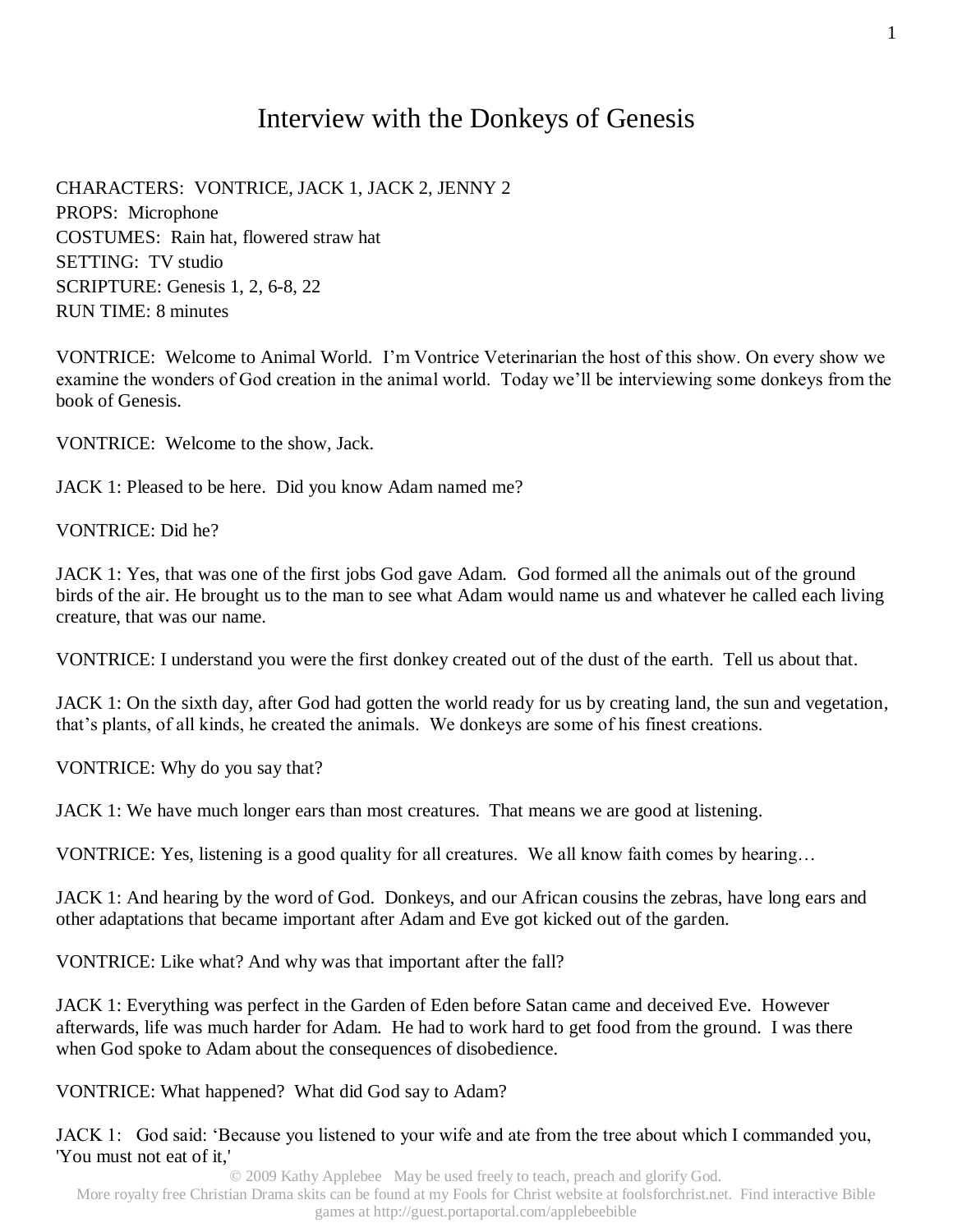"Cursed is the ground because of you; through painful toil you will eat of it all the days of your life. It will produce thorns and thistles for you, and you will eat the plants of the field. By the sweat of your brow you will eat your food.

VONTRICE: I remember that.

JACK 1: Unlike horses, donkeys have a very tough digestive system that can break down almost inedible vegetation – that means plants that are hard to eat - and at the same time extract and save as much moisture as possible.

VONTRICE: Explain to our audience what extract moisture means.

JACK 1: It means getting water out of plants. You really need to be able to do that to live in the desert.

VONTRICE: So would you say God created you to be adapted to marginal desert lands and, therefore, easier to keep than a horse?

JACK: Yes. Horses are fast but donkeys were created to survive in more places. We get by on less food than a horse of similar size, and need a lower protein content in their feed. Good grass hay and pasture is usually all a donkey needs.

VONTRICE: Thanks for joining us, Jack.

JACK 1: My pleasure*! (exits)* 

*OPTION: Before Jack leaves he teaches the audience the following song:*

*Day 1, day 1, God made night where there was none.*

*Day 2, day 2, God made skies and seas so blue*

*Day 3, day 3 God made grass, flowers and trees*

*Day 4, day 4, God made sun, moon and stars galore*

*Day 5, day 5, God made birds and fish alive*

*Sixth day, sixth day, God formed animals and man his way*

*Day 7, day 7, God rested in his heaven.*

VONTRICE: Our next guest will be Jack from Noah's ark. While we wait for him to arrive, who can tell me on what day donkeys were created? *(sixth).*

JACK 2*: (wears a rain hat)* Hee- Haw Hello!

VONTRICE: Welcome to our show – animal world. Your name is Jack also. Is that a co-incidence?

#### JACK 2: No, all male donkeys are called Jack.

© 2009 Kathy Applebee May be used freely to teach, preach and glorify God. More royalty free Christian Drama skits can be found at my Fools for Christ website at foolsforchrist.net. Find interactive Bible games at http://guest.portaportal.com/applebeebible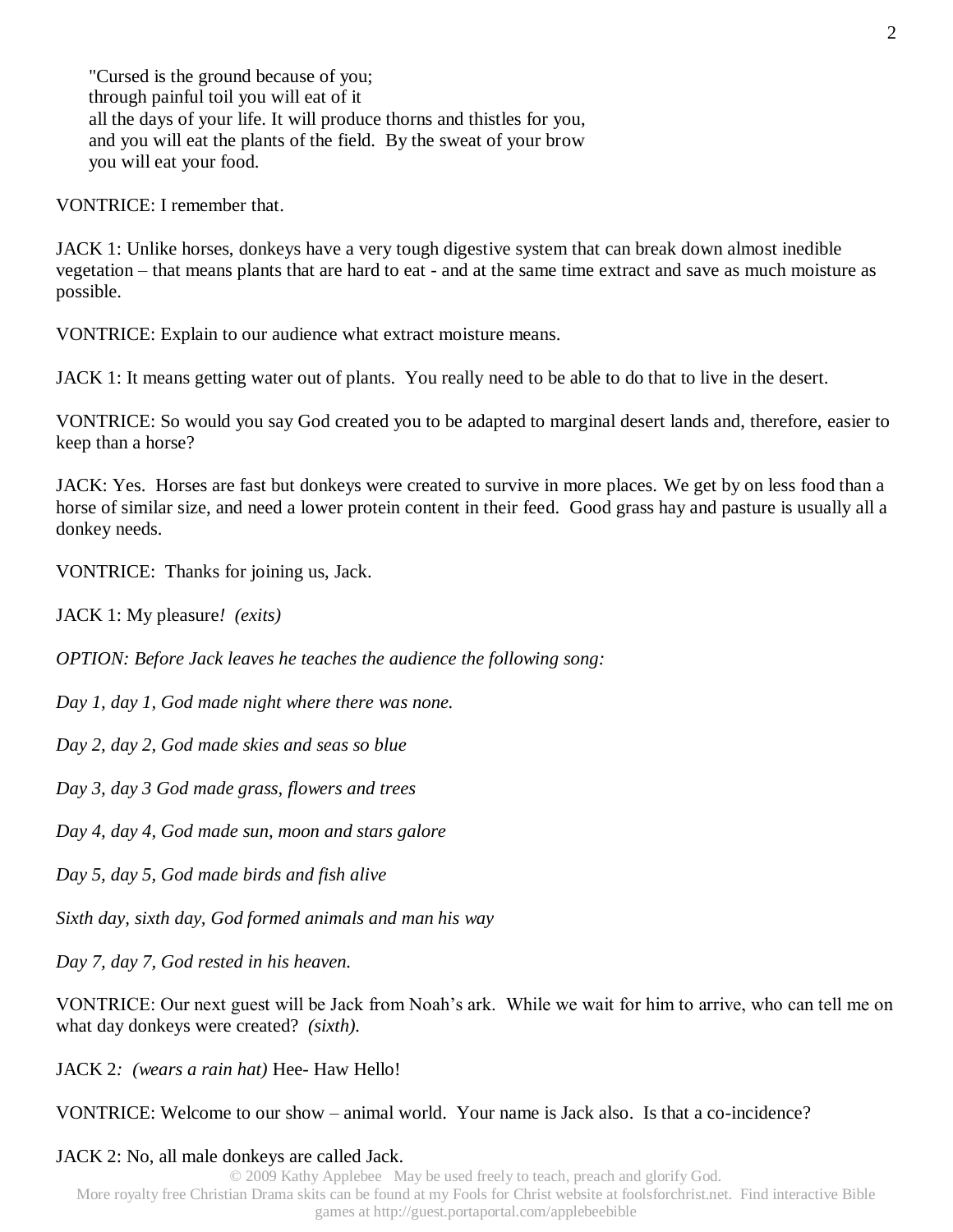VONTRICE: You deliver mail?

JACK 2: No, male M-A-L-E as in boy donkeys.

VONTRICE: Thanks for clarifying. So how did you come to be on the ark?

JACK 2: I was one of the chosen ones. Only two of all the donkeys were chosen. God told us to show up on Noah's doorstep and we did. But it was a little frightening.

VONTRICE: How so?

JACK 2: God also called two of every creature. Now I didn't mind being in close quarters with horses, zebras, even the cows and deer. They are all herbivores. It was the carnivores that scared me.

VONTRICE: Explain to our audience what an herbivore is and what a carnivore is.

JACK 2: God created herbivores to eat plants. Donkeys are herbivores. So are horses, zebras, cows, sheep, deer, goats… you get the idea. But carnivores eat meat. Like lions and tigers.

VONTRICE: And bears. Oh my!

JACK 2: Technically speaking bears are omnivores because they eat plants and animals but yes, the bears scared me too.

VONTRICE: And you were squished all together on the ark.

JACK 2: I wouldn't say squished. The ark was pretty big. It was as long as one and a half football fields, as wide as two basketball courts and as tall as a five story building.

VONTRICE: That is big.

JACK 2: God gave Noah the perfect plans too. There were three floors and the proportions of the boat were perfect for not tipping over.

VONTRICE: What was it like on the ark when the rain came?

JACK 2: It was like being rocked to sleep in a baby's cradle. I love the sound of rain tap-tap-tapping on the roof. Put me right to sleep.

VONTRICE: Did you all hibernate?

JACK 2: Not exactly and I can't give you all the details but you know God created many animals with the ability to hibernate – sleep through the winter or estivate – sleep through tough conditions. God thinks of everything when he creates!

VONTRICE: What happened when the rain stopped after 40 days?

JACK 2: It was months before the water dropped low enough to see the mountain tops. The ark came to rest on the top of Mt. Ararat but we had to wait even longer for the land to dry enough to get out. You should invite the dove and raven to the show because they were very important players in that part.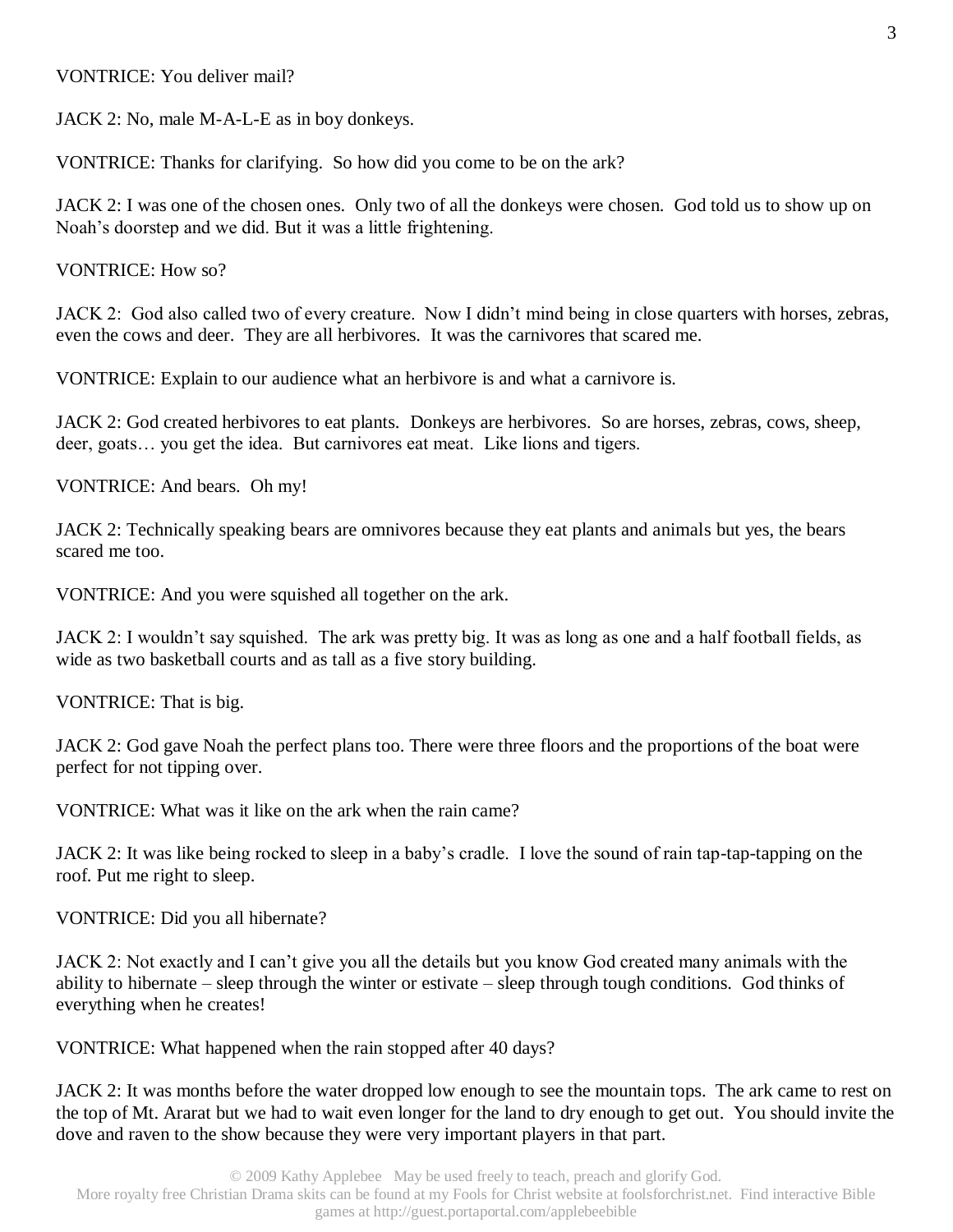VONTRICE: So when you finally got to leave, what happened?

JACK 2: It was gloriously beautiful. God put a rainbow in the sky. It was a perfect purple, beautiful blue, gorgeous green, yummy yellow, awesome orange and radically red, absolutely astounding! It was his promise to us He would never flood the earth again.

VONTRICE: Thanks for dropping by our show – animal world.

JACK 2: You're welcome and God bless.

*Option: Before JACK 2 leaves he teaches/leads a song about Noah's ark. One suggestion is "Old Man Noah"*

*Old Man Noah built an ark, e-i-e-i-o*

*And on his ark he took don-keys e-i-e-i-o*

*With a hee-haw here and a hee haw there, etc with whatever animals you choose to use.*

VONTRICE: Our next guest donkey is on her way. Who can tell me how many days of rain came with Noah and the ark? *(40) (may insert other review questions) (Donkey arrives wearing a flowered straw hat)* Welcome, Jenny.

JENNY 1: Hee haw hello and glad to be here.

VONTRICE: How did you get the name Jenny?

JENNY 1: All female donkeys are called jennies.

VONTRICE: Where do you appear in the Bible?

JEBNNY 2: Genesis 22. That's how I got the nickname Genesis Jenny.

VONTRICE: Tell us about what happened.

JENNY 2: God told Abraham to take his son, his only son, Isaac, whom he loved, and go to Mt. Moriah where he would sacrifice as an offering.

VONTRICE: This was the Isaac, the promised child, born to Abraham when he was 100 years old?

JENNY: The very same. His mother Sarah was 90 when she had Isaac. He was their cherished promised child.

VONTRICE: Go on.

JENNY 2: Early the next morning Abraham got up and saddled me. He loaded me up with some wood. After three days of travel we arrived. He left me and the two servants and went further with the wood and Isaac.

VONTRICE: So you didn't actually see what happened next?

JENNY 2: But I heard about it all the way home from Abraham and Isaac. Abraham reasoned that God could raise the dead, and figuratively speaking, he did receive Isaac back from death. As Abraham was about to sacrifice Isaac, an angel of the LORD stopped him.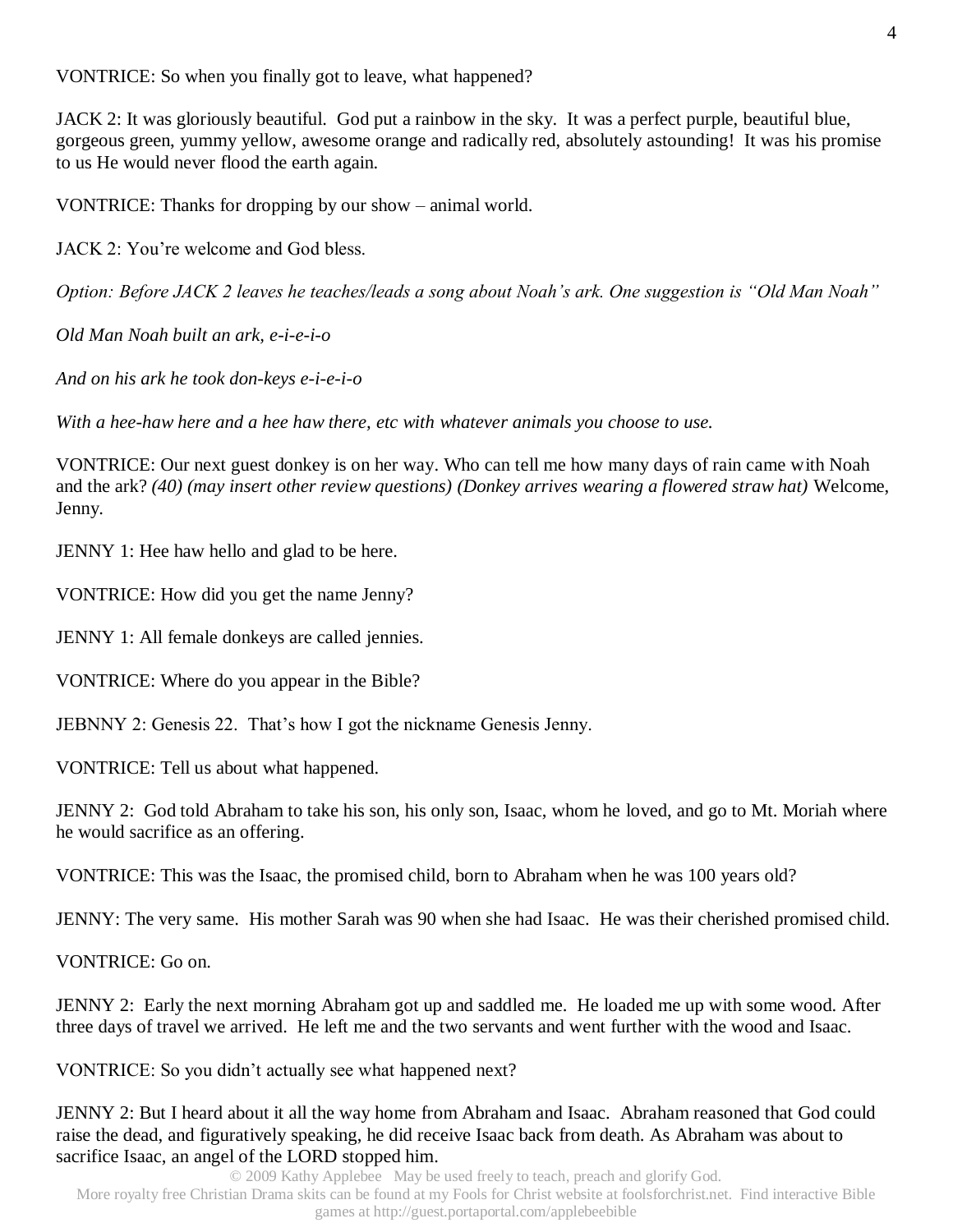VONTRICE: A last minute rescue. And didn't God bless Abraham because of his faith?

JENNY 2: Yes, without faith it is impossible to please God. Anyone who comes to God must believe that he exists and that he rewards those who earnestly seek him.

VONTRICE: Faith comes by hearing and ….

JENNY 2: hearing by the word of God. Did Jack tell you we donkeys have excellent hearing because of our big ears?

VONTRICE: He did. Perhaps some of our audience remembers other ways God created donkeys that make them able to survive. *(Call on audience to review previous material, adjusting the questions to the audience's level of understanding. JENNY 2 leaves* 

Thanks for tuning in. Stay tuned for other shows about animals in the Bible!

## Interviews with Donkeys – Joseph

CHARACTERS: 3 PROPS: Microphone optional COSTUMES: Egyptian headpiece, camera or small suitcase or hat that indicates travel. SETTING: TV or radio show SCRIPTURE: Genesis 43 - 45 RUN TIME: 5 minutes, or more depending on audience interaction

VONTRICE: Welcome to Animal World. I'm Vontrice Veterinarian the host of this show. On every show we examine the wonders of God creation in the animal world. Today we'll be interviewing some donkeys from the book of Genesis.

*JENNY 1 arrives wearing a touristy hat or a camera around her neck or small suitcase or other item to indicate traveling.*

VONTRICE: Welcome to our show. What is your name?

JENNY 1: You can call me Jenny.

VONTRICE: I guess that means you're a female or girl donkey?

JENNY 1: That's right.

VONTRICE: Why do you have a suitcase and camera?

JENNY 1: I took a few trips. Donkeys are excellent travelers. We can find food in desert places and God created us to be able to get water from plants when water is scarce. That meant there was more water for Jacob's sons when they made all their trips to Egypt.

### VONTRICE: Were they on vacation?

© 2009 Kathy Applebee May be used freely to teach, preach and glorify God. More royalty free Christian Drama skits can be found at my Fools for Christ website at foolsforchrist.net. Find interactive Bible games at http://guest.portaportal.com/applebeebible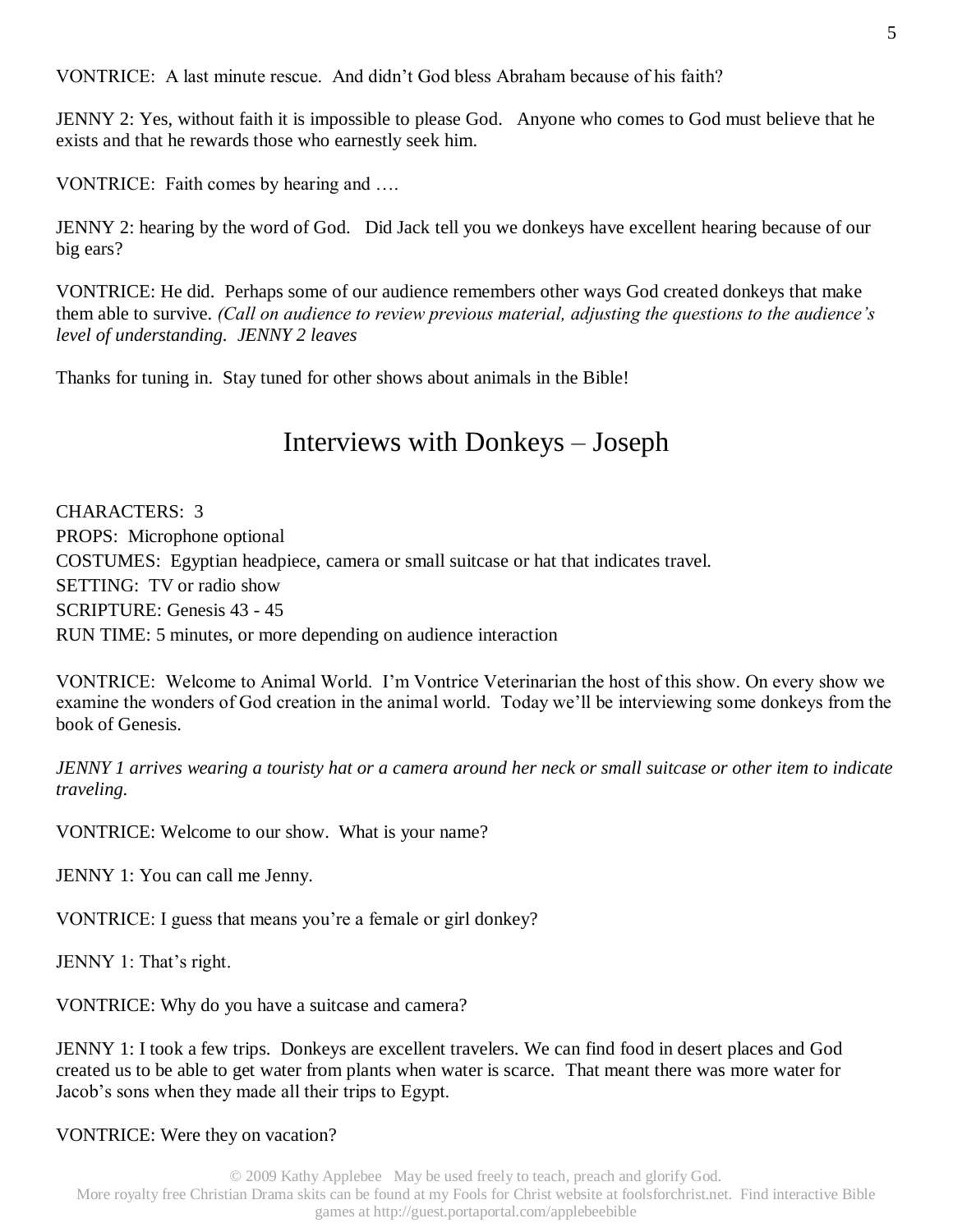JENNY 1: No, a terrible famine had come across the world. Food was scarce. But in Egypt there was food because God had sent Joseph there to prepare for the seven year famine.

VONTRICE: Was this the Joseph that had a richly decorated robe with many colors?

JENNY 1: The very same. I was the donkey that his full brother Benjamin rode. We traveled between 100 and 150 miles, depending on which route we took. It was long and dry but I was a great choice because it was dangerous.

VONTRICE: What do you mean?

JENNY 1: Horses are flight animals, in times of panic or danger they will run away. Donkeys, however, will simply freeze when frightened. We were plenty afraid when Benjamin was arrested. All those Egyptian soldiers milling around, hauling us back to Egypt. Good thing Ben was riding on a donkey.

VONTRICE: What did Benjamin do to get arrested?

JENNY 1: He didn't do anything wrong. It was a set up. He was framed to teach his brothers a lesson. His brothers had sold him as a slave and it haunted them their whole lives. In fact, when they were invited to a banquet, they thought they were going to be attacked and seized as slaves and us donkeys taken from them.

VONTRICE: What was Joseph like?

JENNY 1: He was a good man. He not only fed his mean brothers, he provided fodder, that's food, for us donkeys. To make a long story short, Joseph had his special silver cup hidden in the bag of grain on Benjamin's donkey.

VONTRICE: So the Egyptians acted like Benjamin was a thief and arrested him. Wasn't he sentenced to become a slave?

JENNY 1: Yes. Judah, one of the brothers, offered to stay in his place. Joseph was so touched by that, he broke down crying and told his brothers who he really was.

VONTRICE: I bet they panicked, thinking he was going to get revenge on them for being mean and selling him as a slave.

JENNY 1: They did. But Joseph told them not be distressed and do not be angry with themselves for selling him. I'll never forget his next words: It was to save lives that God sent me ahead of you. God sent me ahead of you to save your lives.

VONTRICE: I guess it is very important to get along with your brothers and sisters.

JENNY 1: Absolutely. Even if they have picked on you. I'd like to hear from the audience how they get along with their brothers and sisters. *(Ask audience to share experiences of kindness in their family or examples they know from the Bible.)*

VONTRICE: So what happened next?

JENNY 1: I'll let another donkey who got involved tell you*. (Jenny 2 enters wearing an Egyptian headdress)*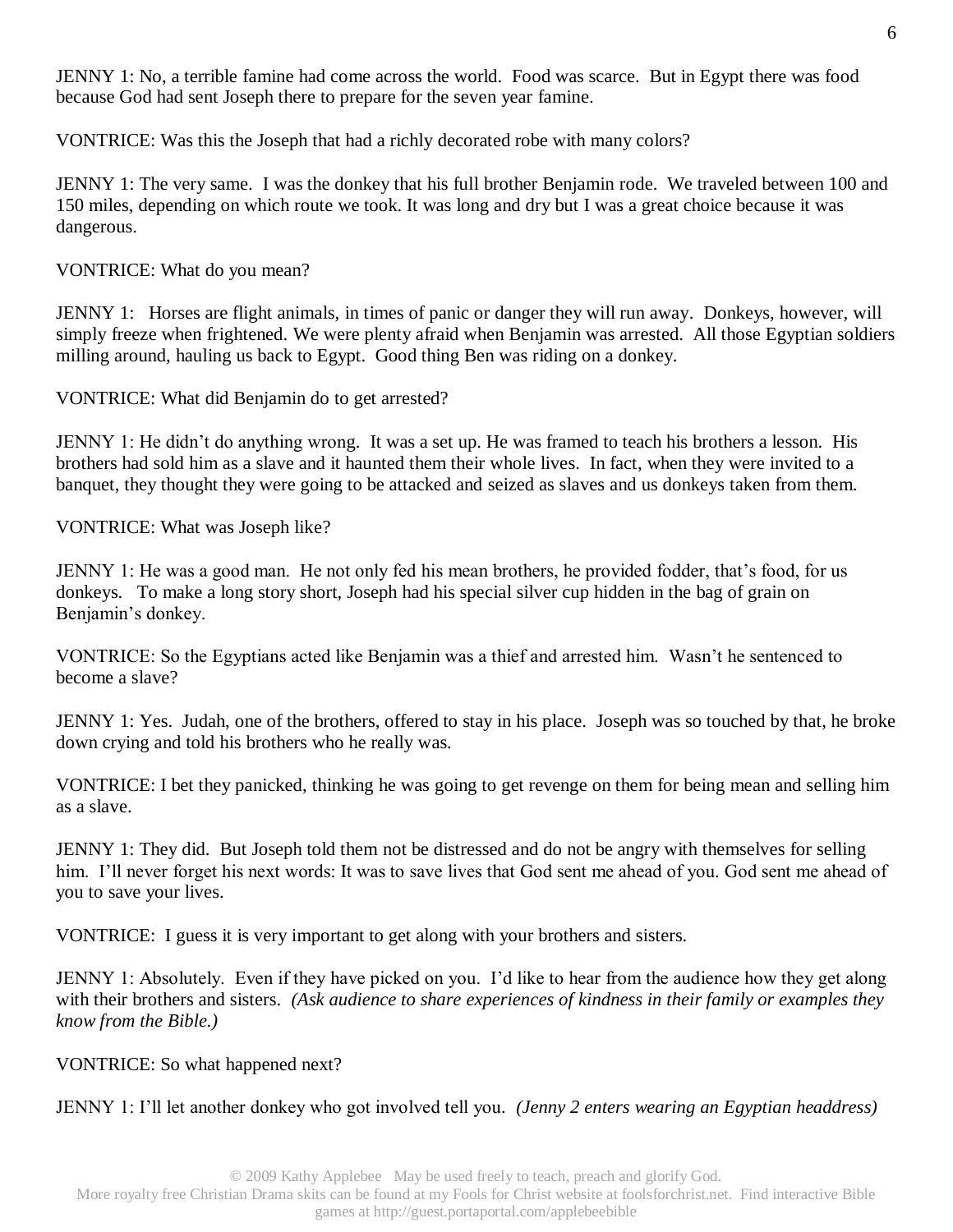JENNY 2: Joseph gave his brothers some carts, and provisions for their journey. Joseph knew what great travelers donkeys were, what great pack animals we'd be so he picked 20 of us to go pick up Joseph's father and all the nieces and nephews.

JENNY 1: God created donkeys to need less food than horses or cattle so in times of famine, donkeys were very handy.

JENNY: Plus we're good with kids. If they lose their balance and fall off, they don't have as far to fall.

VONTRICE: What kind of provisions did Joseph send?

JENNY 2: The 10 male donkeys were loaded with the best things of Egypt. Clothes, and even 300 coins in case they had expenses.

JENNY 1: The ten female donkeys were loaded with grain and bread and other provisions for his journey.

JENNY 2: It was quite a journey. Jacob was stunned and didn't believe at first but when he saw everything we donkeys were carrying, he praised God for it all and moved to Egypt where Joseph took care of his entire family.

VONTRICE: What do you want our listening audience to remember the most?

JENNY 1: Don't get discouraged when times seem rough – God may be getting ready to use you for great things.

JENNY: And by all means, try to get along with your brothers and sisters. Be willing to forgive them if they are mean to you.

VONTRICE: It was great having such world travelers on our show today. Stay tuned for further adventures from God's great animal world!

# Interview with Balaam's Donkey

CHARACTERS: 2 PROPS: None specified SETTING: TV or radio show RUN TIME: Approximately 6 minutes Based on Numbers 22 – 24, 2 Peter 2:15, Jude 1:11, Rev. 2:14

VONTRICE: Welcome to Animal World. I'm Vontrice Veterinarian the host of this show. On every show we examine the wonders of God creation in the animal world. As you know, on my show, animals are able to speak with human voices. But how many of you knew about a donkey who spoke with a human voice in the Bible? We will be interviewing that donkey from Numbers 22-24 today.

VONTRICE: Welcome to the show. What's your name?

JENNY: Jenny. In fact, all female donkeys are called Jennies.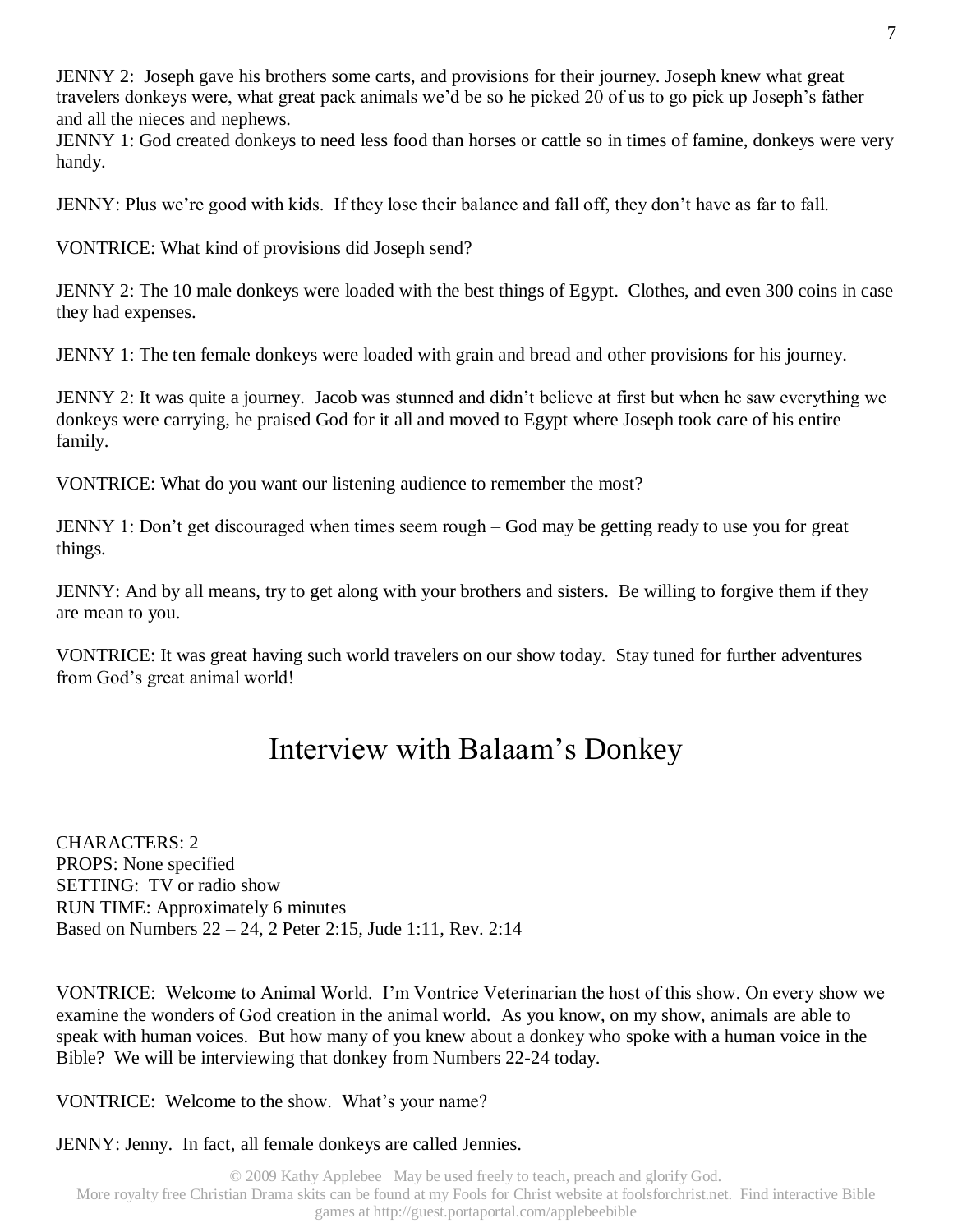VONTRICE: Where were you and Balaam living?

JENNY: In the desert area around Moab. It was a tough area, but we donkeys were fashioned by God to do quite well in a land with little water or grass.

VONTRICE: That is quite different than … say, horses.

JENNY: Very different. We are smaller than horses, have a tail that looks more like a cow's tail and our voices carry almost 2 miles.

VONTRICE: Two miles! Why?

JENNY: In the wild, donkeys do not live in close herds as horses and ponies because food is generally scarce. That means there isn't a lot of food. Our HEE-Haw has to carry over great distances so we can keep in contact with one another.

VONTRICE: I guess that's why God created you with such big ears.

JENNY: Precisely. God knew we'd need larger ears also allow us to hear the distant calls of our friends and neighbors. We can communicate in sign language using our ears.

VONTRICE: That is fascinating.

JENNY: Our long ears also help keep us cool in the hot desert heat. We donkeys are some of God's finest creations.

VONTRICE: Tell us about what happened before you spoke like a human the first time.

JENNY: King Balak had seen how God was with Israel. They had heard how he had helped them leave Egypt.

VONTRICE: Yes, Egypt was one of the world powers at that time. Go on.

JENNY: Balak and all the Moabites and Midianites were very afraid. King Balak tried to hire Balaam to come curse them. The first time, my master Balaam, wisely refused because God told him not to go.

VONTRICE: What happened the second time?

JENNY: God told Balaam he could go, but God was angry about it.

VONTRICE: Was that because He loved the Israelites and didn't want anything bad to happen to them?

JENNY: Yes. Balaam was riding on me. Suddenly an angel of the LORD was standing in the road with a drawn sword in his hand, so I turned off the road into a field. Balaam didn't see the angel and started beating me.

VONTRICE: How awful.

JENNY: Yes. I got back on the road once the angel had moved. Then the angel appeared a second time. He looked like he might use his sharp sword on Balaam so I pressed close to the wall. Unfortunately that crushed Balaam's foot against it.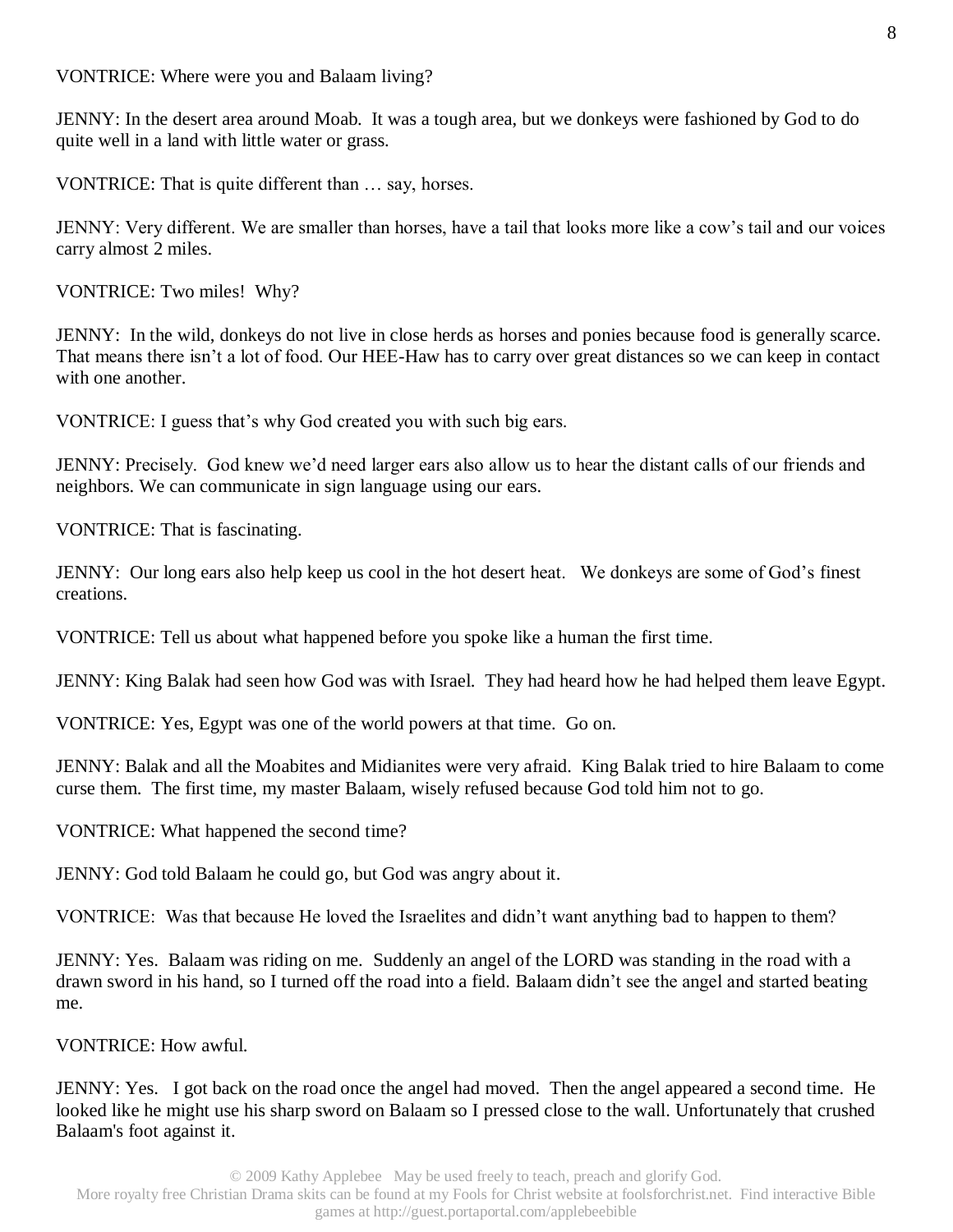VONTRICE: Did he see the angel?

JENNY: No. He was too busy hitting me again.

VONTRICE: How mean. People shouldn't hit their animals.

JENNY: I agree. Especially when I was just trying to protect Balaam. We donkeys are very protective, you know.

VONTRICE: I didn't know that.

JENNY" We are. We are often put with sheep or goats because if a fox or dog or coyote comes to hurt one, we'll protect the animals like they are one of our own. If we hear any strange noises with our big ears we will voice a warning to the herd and chase off the predator.

VONTRICE: A predator like a fox or coyote that might try to eat a sheep or goat or calf?

JENNY: Right. Donkeys are slower and less powerful than horses but we are extremely intelligent animals. We have a strong sense of survival.

VONTRICE: Then what happened?

JENNY: We were back on the road to King Balak's when the angel of the LORD moved on ahead and stood in a narrow place between two vineyards with walls on both sides. There was no room to turn, either to the right or to the left.

VONTRICE: What did you do?

JENNY: What any intelligent creature would. I lay down. If a donkey deems something as dangerous we simply won't do it. In times of panic or danger horses will run away but donkeys will simply freeze.

VONTRICE: Did Balaam finally see the danger?

JENNY: No, he started hitting me again. God then gave me the ability to speak like a person. I said "What have I done to you to make you beat me these three times?" Balaam was so angry he didn't even notice a donkey was talking to him. He says "You have made a fool of me! If I had a sword in my hand, I would kill you right now."

VONTRICE: He was going to kill you?!!!

JENNY: Yes, for saving his life. I said "Am I not your own donkey, which you have always ridden, to this day? Have I been in the habit of doing this to you? Then the angel of the Lord spoke to him and asked "Why have you beaten your donkey these three times? I have come here to oppose you because your path is a reckless one before me."

VONTRICE: Did that finally get his attention?

JENNY: Yes. The angel told him that I had turned away these three times and had saved his life. He did add "I would certainly have killed you" meaning Balaam, "by now, but I would have spared her."

### VONTRICE: What a close call for Balaam.